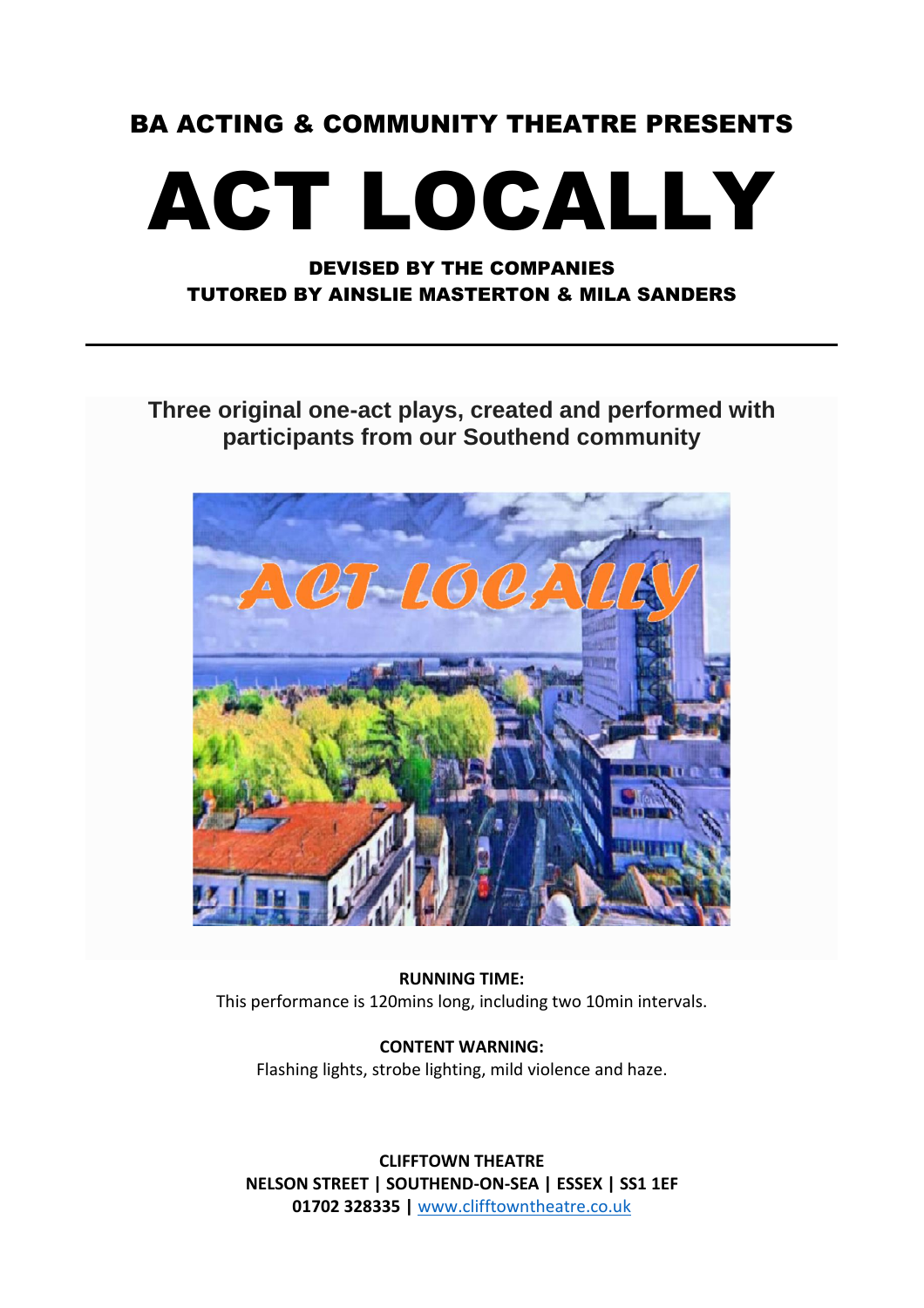# TO GATHER

#### *"Culture is different but the soul is one. Inside we are the same." – Wioletta*

What is the value of our differences? A group of strangers seek refuge from a raging storm and find themselves at a dinner table. While waiting out the storm, they recall their own memories. Celebration, comfort, conflict - all spills out when we gather.

*Please Note: This production contains flashing lights.*



| <b>CREATIVE TEAM</b>  | Devised by<br>Tutored by                                                                                                                                                              | <b>Revel Theatre</b><br>Ainslie Masterton<br>Mila Sanders                                                                                                                   |
|-----------------------|---------------------------------------------------------------------------------------------------------------------------------------------------------------------------------------|-----------------------------------------------------------------------------------------------------------------------------------------------------------------------------|
|                       | Lighting Design<br>Sound Design<br>Set Design<br><b>Costume Design</b><br>Marketing & Publicity                                                                                       | <b>Eliot Randle</b><br>Maryam Noorhimli<br>The Company<br><b>Eliot Randle</b><br>The Company<br>Annalena Lipinski<br>Maryam Noorhimli                                       |
| <b>TECHNICAL TEAM</b> | <b>Production Manager</b><br><b>Props Supervisor</b><br><b>Wardrobe Supervisor</b><br><b>Wardrobe Assistant</b><br><b>Set Construction</b><br>Head of Course<br><b>Movement Tutor</b> | <b>Steven Owens</b><br><b>Charlotte Windley</b><br><b>Alison Manners</b><br>Andrea Wingrove-Dunn<br><b>Carlos Moral Reis</b><br>Ainslie Masterton<br><b>Steffany George</b> |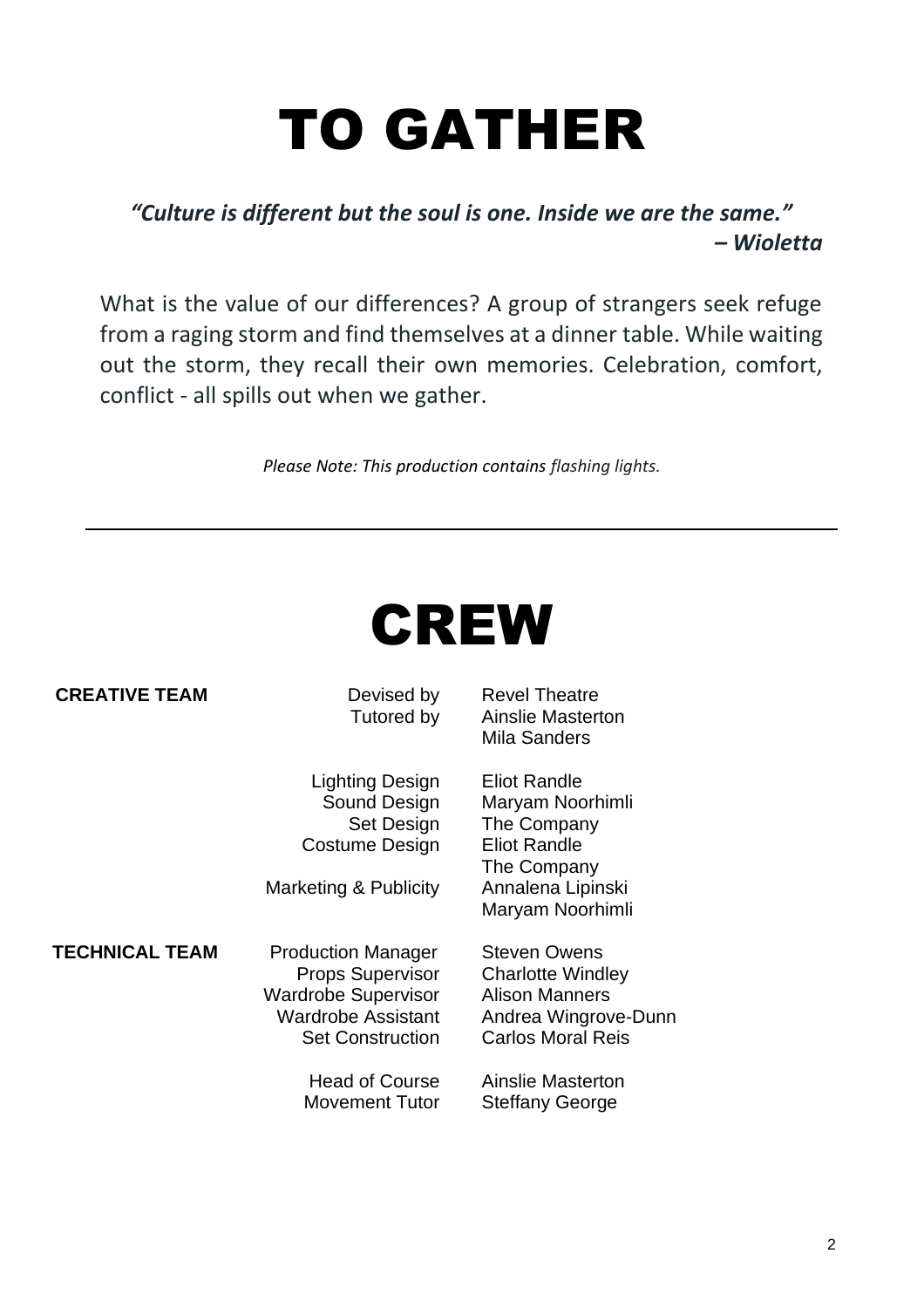

**WIOLETTA BAJERSKA-SOTTSASS HANIEL EDEM GINA HARMER SAI LINDSEY ANNALENA LIPINSKI MARYAM NOORHIMLI DENIS OPRESCU ELIOT RANDLE SAKSHI SHARMA MILANA VOLLENHOVEN JASON WONG WENDY ZHANG**

### A NOTE FROM THE COMPANY

The concept for this show started with the question of "How do you have dinner at your dining table?" It is not something we often talk about, but the small rituals in our lives is what makes us. We therefore wanted to explore culture and domestic relationships. So, when it came to our participants, we looked to work with locals and people who came from various ethnic backgrounds with the hopes of diversifying the East 15 stage and exploring their cultures as well. Through this we have come to see just how rich Southend is. Enjoy and revel!

#### SPECIAL THANKS

We are blown away by the commitment and talents of our participants. Their generosity and contributions in each rehearsal have warmly shaped the stories and relationships within the play. We dread saying goodbye, and we have definitely enjoyed working with all of them. (We will also miss our cheeky snack breaks where we eat biscuits from our different cultures!)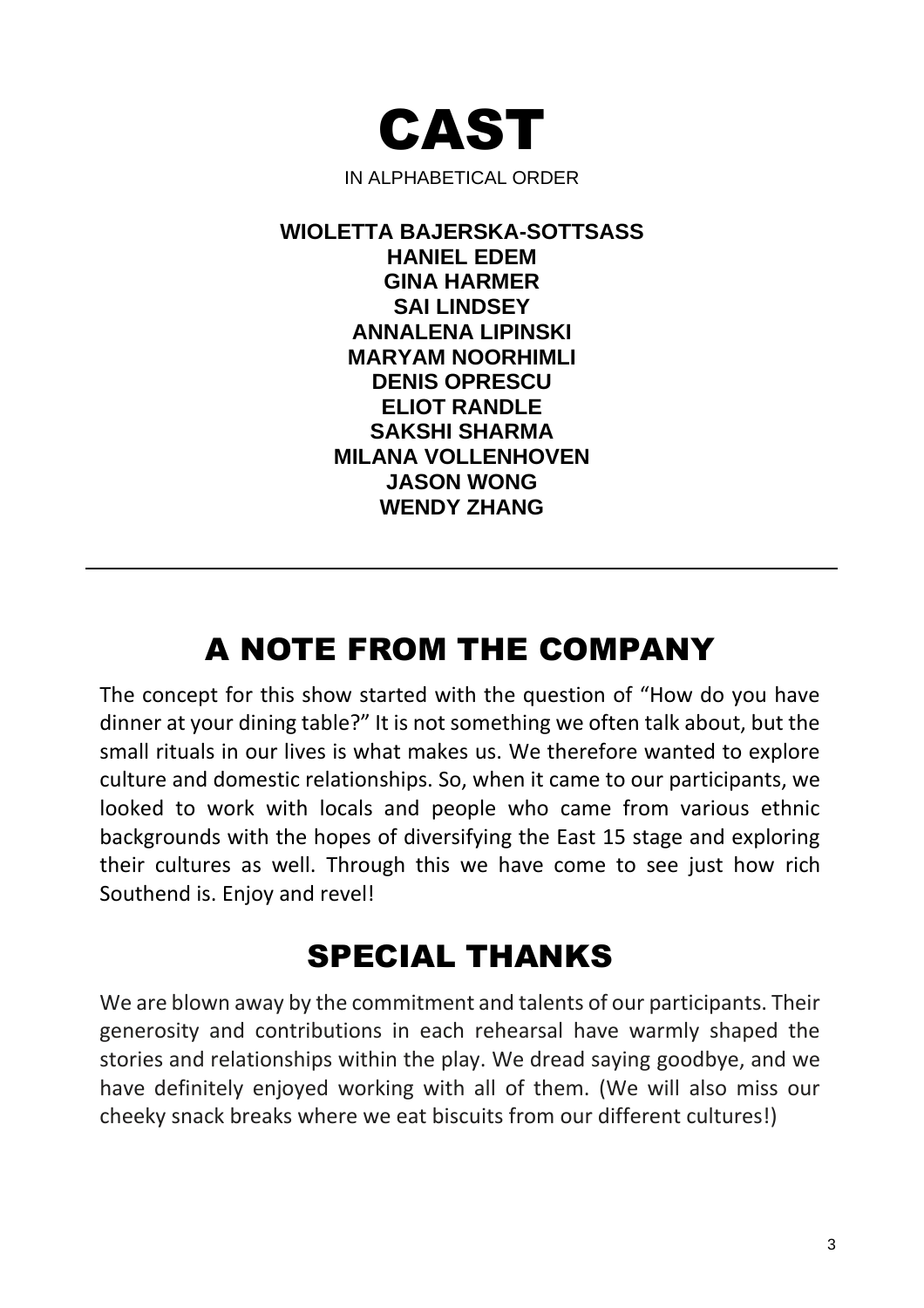# ARE YOU LISTENING?

When four complete strangers are magically transported into a mystical place, they find themselves having to face their demons head on. Will their new-found friendships enable them to overcome these challenges, or will they remain trapped in a place where no human can hear them?

*Please Note: This production contains flashing lights and mild violence.*

### CREW

| <b>CREATIVE TEAM</b> | Devised by<br>Tutored by                     | <b>Moonfall Theatre</b><br><b>Ainslie Masterton</b><br>Mila Sanders |
|----------------------|----------------------------------------------|---------------------------------------------------------------------|
|                      | Directed by<br>Sound Design                  | The Company<br><b>Gabrielle Lauren</b><br>The Company               |
|                      | Set Design                                   | <b>Gray Audley</b><br>The Company                                   |
|                      | Costume Design<br>$M$ orkoting $0$ Dublicity | The Company<br>$Ludia$ Dattor                                       |

**TECHNICAL TEAM** Production Manager Steven Owens Props Supervisor Charlotte Windley Wardrobe Supervisor Alison Manners Wardrobe Assistant Andrea Wingrove-Dunn Set Construction Carlos Moral Reis

Movement Tutor Steffany George

ted by The Company Design Gabrielle Lauren Best The Company Design Gray Audley The Company Design The Company Marketing & Publicity Lydia Potter The Company

Head of Course Ainslie Masterton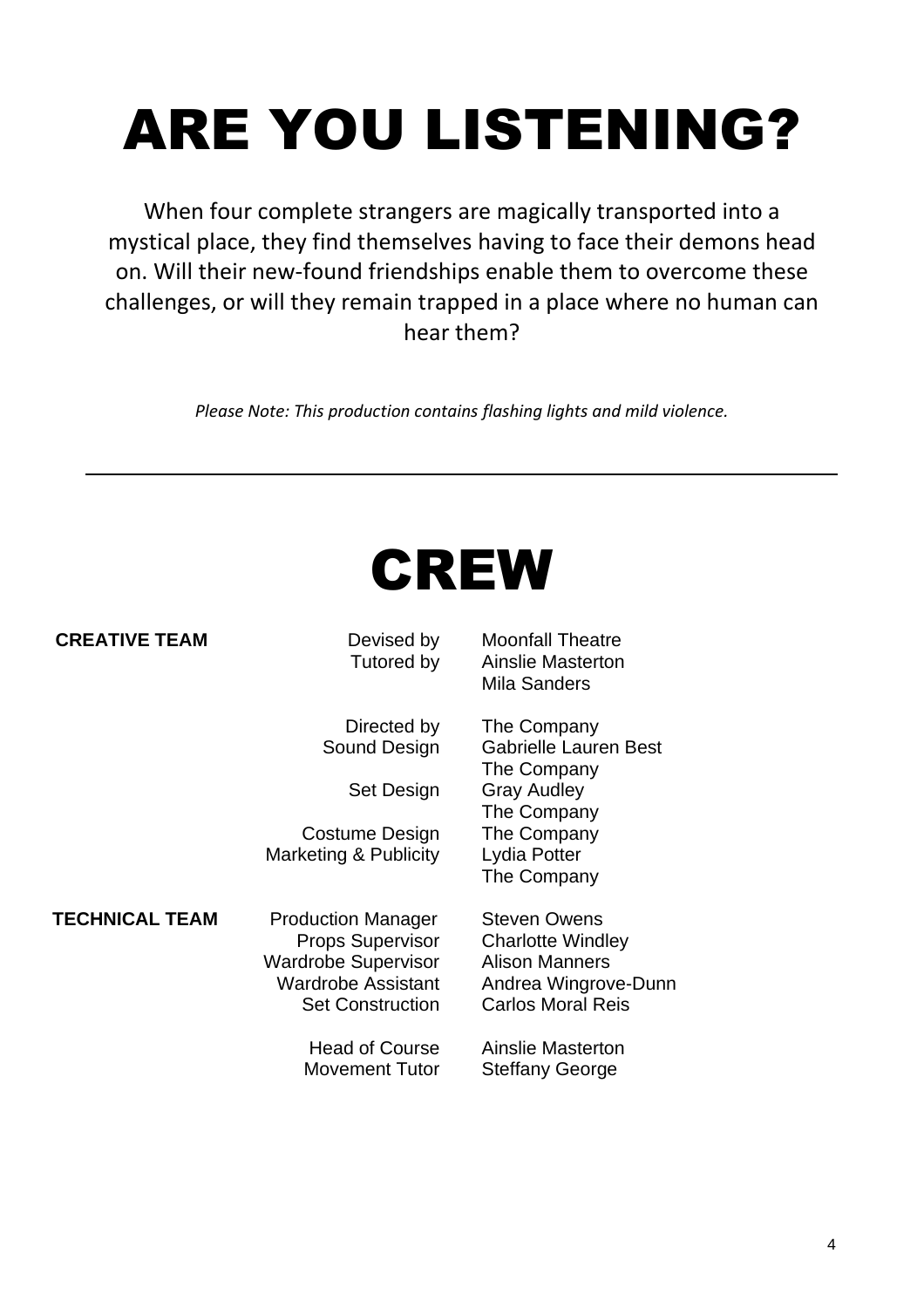

IN ALPHABETICAL ORDER

**GRAY AUDLEY GABRIELLE LAUREN BEST INGRID BOLTON-GABRIELSEN ALEX CHAPMAN JORDAN LEVI NEEDS LYDIA POTTER PAULA STEWARD LEE ADAM SULLIVAN ROSEMARY WILKINSON HAYLEY ZINCRAFT**

### A NOTE FROM THE COMPANY

As a Company we set out to create a show with members of the community who are unemployed. While our original idea for the show was very different, through our participants' inspiration and creativity we were able to create this production surrounding new friendships, challenges and standing up to your enemies. We hope you enjoy the show!

### SPECIAL THANKS

A massive THANK YOU to our incredible participants who set themselves the challenge of being involved with our project! While not every day was easy, you've all taken it in your stride and dived straight in. This show wouldn't be what it has become without all of you and we can't thank you all enough for all your endless talent and commitment. We hope you enjoyed the project as much as we have enjoyed working with you all!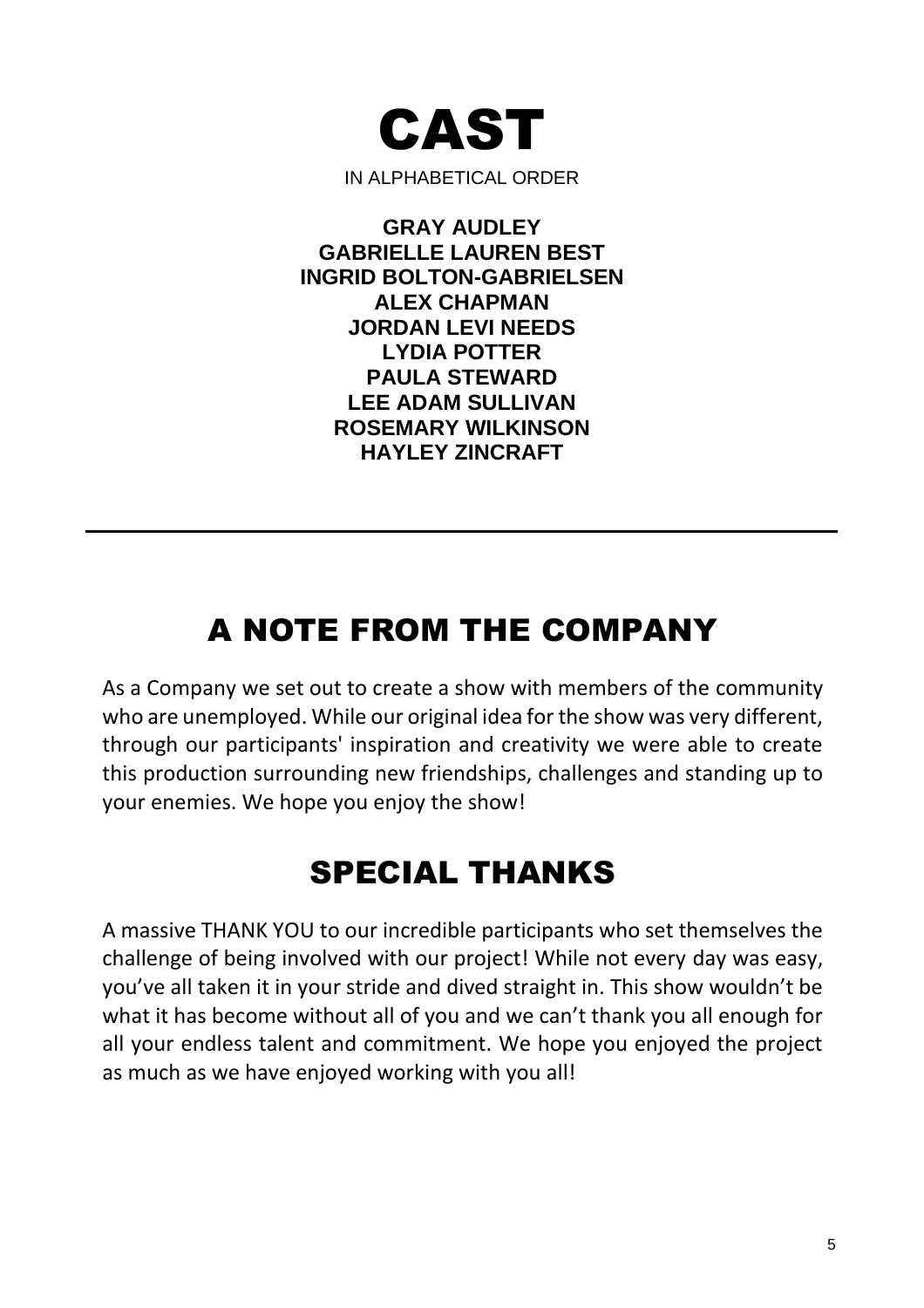## THE PLACE BETWEEN

*'You know that place between sleep and awake, that place where you can still remember dreaming? That's where I will always be waiting…' – J.M. Barrie*

Have you ever wondered why you remember some dreams and not others? Well, welcome to the place between sleeping and awake where your soul goes when you sleep. This whimsical night follows three dreamers exploring their dreams. Do they choose to remember them or wish to forget?

*Please Note: This production contains flashing lights and strobe lighting.*



| <b>CREATIVE TEAM</b>  | Devised by<br>Tutored by                                                                                                            | The Dandylion Theatre Company<br>Ainslie Masterton<br>Mila Sanders                                                           |
|-----------------------|-------------------------------------------------------------------------------------------------------------------------------------|------------------------------------------------------------------------------------------------------------------------------|
|                       | <b>Director</b><br><b>Movement Director</b>                                                                                         | The Company<br><b>Eleanor Stranders</b><br>The Company                                                                       |
|                       | Lighting Design<br>Sound Design                                                                                                     | The Company<br>Hannah Hartwell<br>The Company                                                                                |
|                       | <b>Song Composition</b><br>Set Design                                                                                               | Philippa Hendry<br>Libby Wilson<br>The Company                                                                               |
|                       | Costume Design                                                                                                                      | Philippa Hendry<br>The Company                                                                                               |
|                       | Marketing & Publicity                                                                                                               | <b>Bri Malaika</b>                                                                                                           |
| <b>TECHNICAL TEAM</b> | <b>Production Manager</b><br><b>Props Supervisor</b><br><b>Wardrobe Supervisor</b><br>Wardrobe Assistant<br><b>Set Construction</b> | <b>Steven Owens</b><br><b>Charlotte Windley</b><br><b>Alison Manners</b><br>Andrea Wingrove-Dunn<br><b>Carlos Moral Reis</b> |
|                       | <b>Head of Course</b><br>Movement Tutor                                                                                             | Ainslie Masterton<br><b>Steffany George</b>                                                                                  |